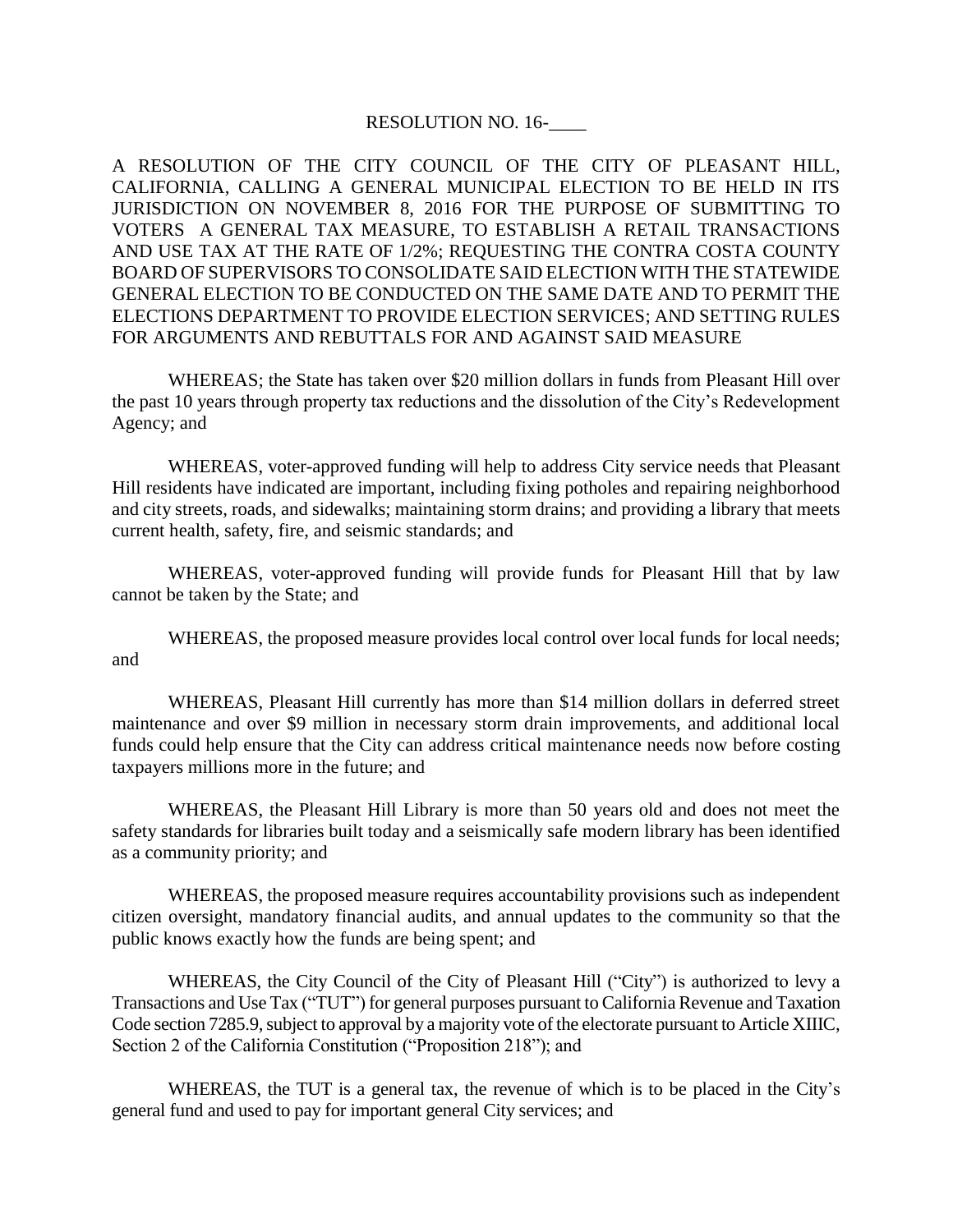City of Pleasant Hill Resolution 16-\_\_\_ Page 2

WHEREAS, pursuant to Section 9222 of the California Elections Code, the City Council has authority to place propositions on the ballot to be considered at a Municipal Election; and

WHEREAS, the City Council would like to submit to the voters a measure establishing a TUT for a period of twenty (20) years at a rate of 1/2% on the sale and/or use of all tangible personal property sold at retail in the City; and

WHEREAS, on November 6, 1996, the voters of the State of California approved Proposition 218 (California Constitution, Article XIIIC), an amendment to the State Constitution which requires that all general taxes which are imposed, extended or increased must be approved by a majority vote of the voters; and

WHEREAS, pursuant to Proposition 218, any general tax measure submitted to the voters must be consolidated with a regularly scheduled election for members of the City Council, unless the City Council places it on a special election, by a unanimous vote, and upon finding that there exists an emergency requiring an election to be conducted earlier than the next regularly scheduled election at which City Council members are to be elected; and

WHEREAS, pursuant to the Pleasant Hill Municipal Code, §2.55.010, the City's regular municipal elections for officers are held on the first Tuesday after the first Monday in November of each even-numbered year. Therefore, the next regularly scheduled General Municipal Election for the election of members of the City Council will be held on Tuesday, November 8, 2016; and

WHEREAS, the City Council also desires to consolidate the election for the ballot measure described herein with the Statewide General Election to be held on November 8, 2016; and

WHEREAS, pursuant to California Elections Code, the City Council further desires to establish rules and regulations for the preparation, submittal and printing of arguments and rebuttals for and against the Measure described herein; and

WHEREAS, the specific terms relating to the TUT tax are provided for in the ordinance to be considered by the qualified voters, attached hereto as Exhibit "A" (the "Ordinance") and by this reference made an operative part hereof, and in accordance with all applicable laws.

NOW, THEREFORE, BE IT RESOLVED, that the City Council of the City of Pleasant Hill does hereby declare, determine, and order as follows:

SECTION 1. Recitals. The City Council of the City hereby finds and determines that the foregoing recitals are true and correct, are incorporated herein and by this reference made an operative part hereof.

SECTION 2. Submission of Ballot Measure. Pursuant to California Revenue and Taxation Code Section 7285.9, California Elections Code Section 9222, and any other applicable requirements of the laws of the State of California relating to general law cities, the City Council, by a 2/3 supermajority vote, hereby calls and orders to be held in the City of Pleasant Hill on Tuesday, November 8, 2016, a General Municipal Election for the purpose of submitting the ballot measure ordinance attached hereto as Exhibit "A" and incorporated herein by this reference to the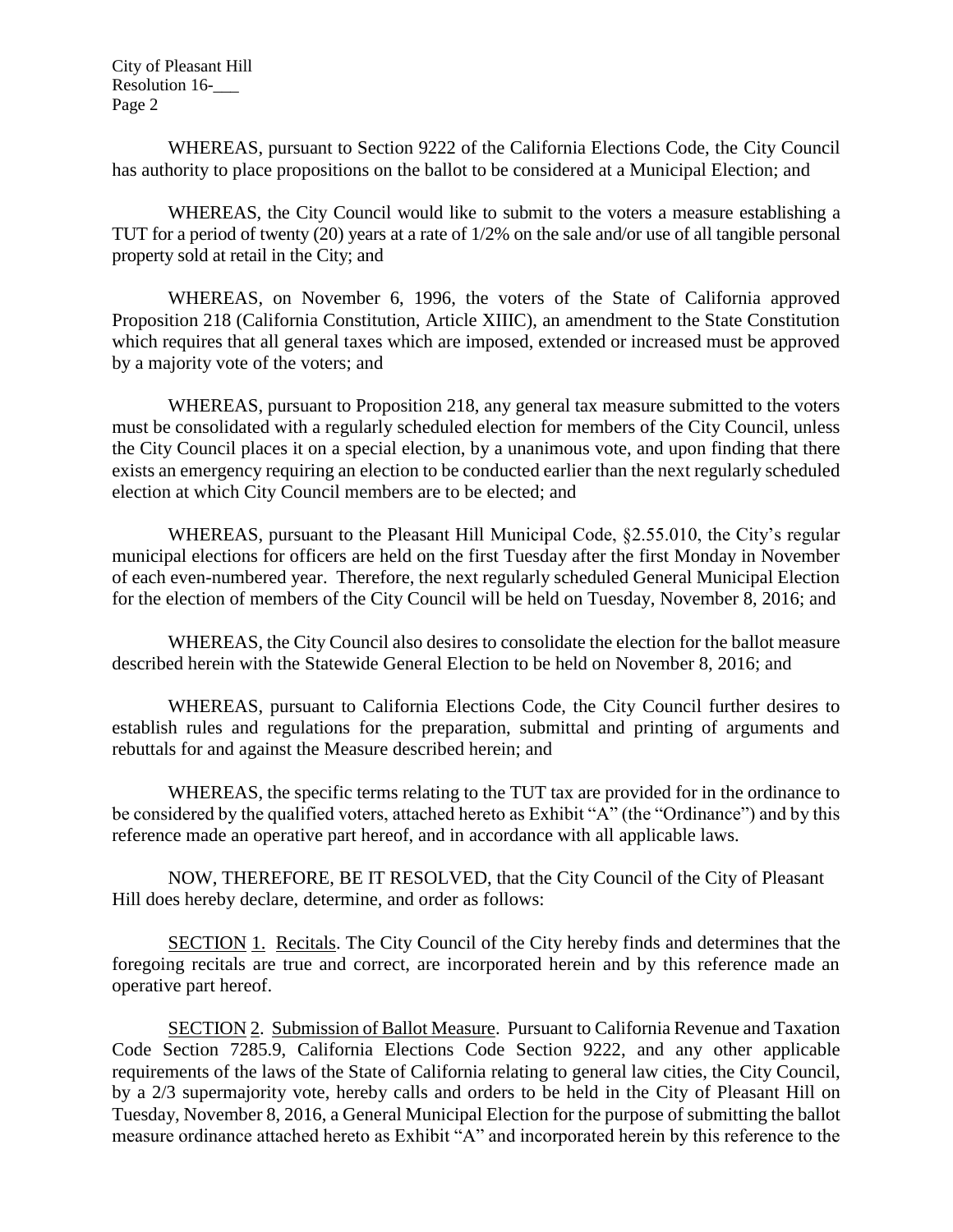City of Pleasant Hill Resolution 16-\_\_\_ Page 3

qualified electors of the City, the "Measure", with said election to be held and consolidated with the Statewide General Election on Tuesday, November 8, 2016.

SECTION 3. Ballot Measure. The City Council, pursuant to its right and authority, does hereby order that the ballot measure shall be presented and printed upon the ballot submitted to the qualified voters in the manner and form set forth in this Section 3. On the ballot to be submitted to the qualified voters at the election to be held at the General Municipal Election to be consolidated with the Statewide General Election on Tuesday, November 8, 2016, in addition to any other matters required by law, there shall be printed substantially the following:

| "To provide and maintain Pleasant Hill city services and<br>facilities, including fixing potholes, and repairing<br>neighborhood and city streets; replacing the aging library with<br>a 21st century facility including space for after-school                                                                      | <b>YES</b> |  |
|----------------------------------------------------------------------------------------------------------------------------------------------------------------------------------------------------------------------------------------------------------------------------------------------------------------------|------------|--|
| homework and tutoring; creating additional walking and<br>biking paths; maintaining storm drains; and other city<br>services; shall the City of Pleasant Hill levy a 1/2 cent sales<br>tax, providing \$4,000,000 annually for 20 years, providing<br>locally controlled funding that cannot be taken by the State?" | NO         |  |

## SECTION 4. Election Procedures.

- A. The City Council consents to the consolidation of the election on this Measure with all other elections being held in the same territory on November 8, 2016, and to hold and conduct the consolidated election in the manner prescribed in Elections Code Section 10418.
- B. The ballots to be used at the election shall be in the form and content as required by law.
- C. In accordance with Section 10002 of the Elections Code, the Board of Supervisors of Contra Costa County is hereby requested to consent to the consolidation of this election with the Statewide General Election on the same date and having the Registrar of Voters render such election services to the City of Pleasant Hill as may be requested by the City Clerk of said City, the County of Contra Costa will be reimbursed in full for such services as are performed.
- D. The election services which the City of Pleasant Hill requests the Registrar of Voters, or such other official as may be appropriate, to perform and which such officer is hereby authorized and directed to perform, if said Board of Supervisors consents, include: the preparation, printing and mailing of sample ballots and polling place cards; the establishment or appointment of precincts, polling places, and election officers, and making such publications as are required by law in connection therewith; the furnishing of ballots, voting booths and other necessary supplies or materials for polling places; the canvassing of the returns of the election and the furnishing of the results of such canvassing to the City Clerk of the City of Pleasant Hill; and the performance of such other election services as may be requested by the City Clerk.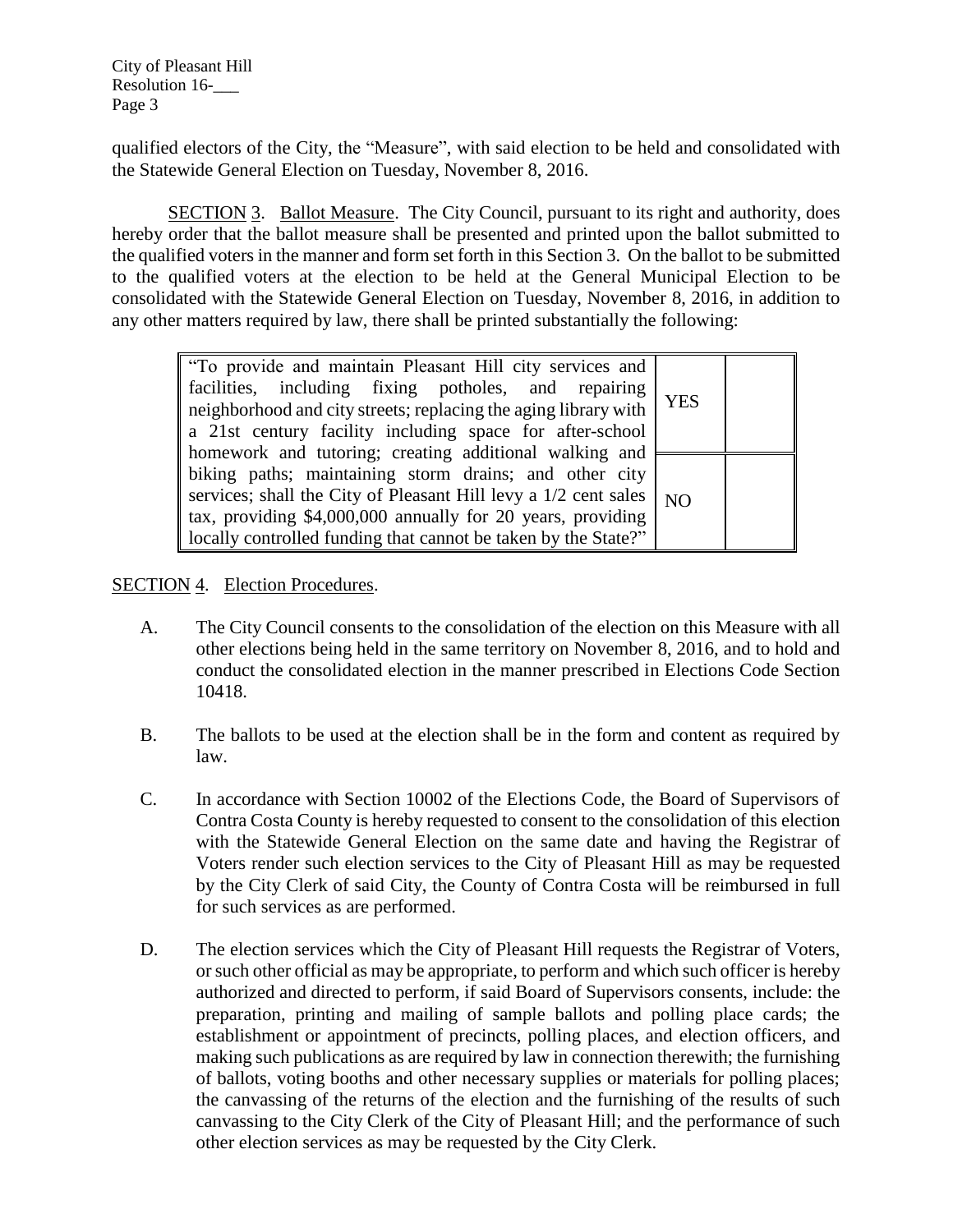- E. The polls for the election shall be open at seven o'clock a.m. of the day of the election and shall remain open continuously from that time until eight o'clock p.m. of the same day when the polls shall be closed, except as provided in Section 14401 of the Elections Code of the State of California.
- F. In all particulars not recited in this Resolution, the election shall be held and conducted as provided by law for holding municipal elections in the City.
- G. Notice of the time and place of holding the election is given and the City Clerk is authorized, instructed and directed to give further or additional notice of the election, in time, form, and manner as required by law.
- H. All ballots shall be tallied at a central counting place and not at the precincts. Said central counting place shall be at a County center as designated by the Registrar of Voters.
- I. The Contra Costa County Registrar of Voters is hereby authorized to canvass the returns of said election.
- J. The City Clerk of the City of Pleasant Hill shall receive the canvass as it pertains to the election on the measure, and shall certify the results to the City Council, as required by law.

## SECTION 5. Primary Arguments and Impartial Analysis.

- A. Primary Arguments. The City Council authorizes (i) the City Council or any member(s) of the City Council, (ii) any individual voter eligible to vote on the above measure, (iii) a bona fide association of such citizens or (iv) any combination of voters and associations, to file a written argument in favor of or against the City measure, accompanied by the printed name(s) and signature(s) of the author(s) submitting it, in accordance with Article 4, Chapter 3, Division 9 of the Elections Code of the State of California, and to change the argument until and including the date fixed below by the City Clerk, after which no arguments for or against the City measure may be submitted to the City Clerk.
- B. The deadline to submit arguments for or against the City Measure pursuant to this Resolution is declared by the City Clerk to be Monday, August 15, 2016, at 5:00 p.m. Each argument shall not exceed 300 words and shall be filed with the City Clerk, signed, and include the printed name(s) and signature(s) of the author(s) submitting it, or if submitted on behalf of an organization, the name of the organization, and the printed name and signature of at least one of its principal officers who is the author of the argument.
- C. Pursuant to Section 9280 of the Elections Code, the City Council directs the City Clerk to transmit a copy of the measure to the City Attorney. The City Attorney shall prepare an impartial analysis of the measure, not to exceed 500 words in length, showing the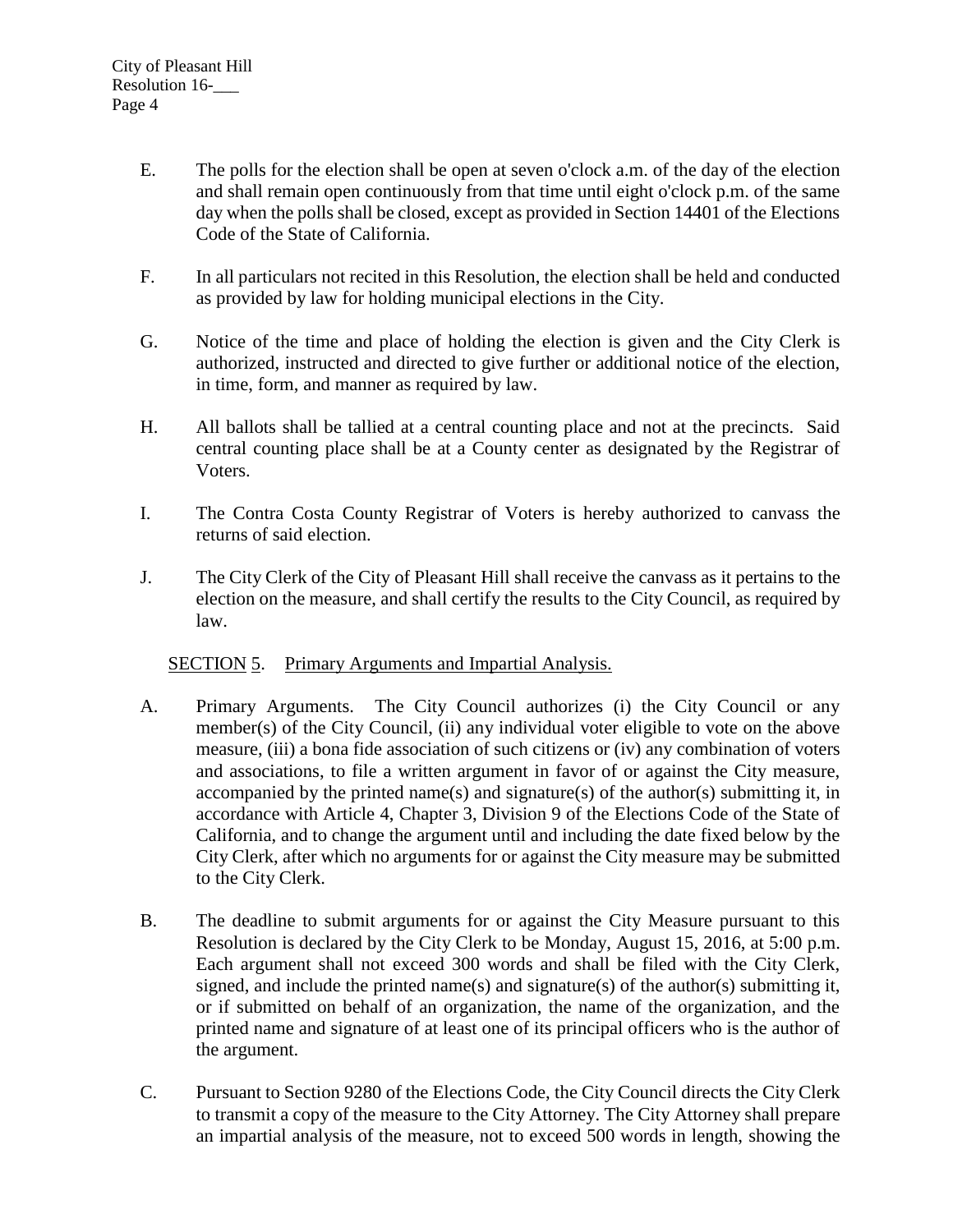effect of the measure on the existing law and the operation of the measure. The City Attorney shall transmit such impartial analysis to the City Clerk, who shall cause the analysis to be published in the ballot pamphlet along with the ballot measure as provided by law. The Impartial Analysis shall be filed by the deadline set for filing of primary arguments. The impartial analysis shall include a statement indicating whether the measure was placed on the ballot by a petition signed by the requisite number of voters or by the City Council. In the event the entire text of the measure is not printed on the ballot, nor in the voter information portion of the sample ballot, there shall be printed immediately below the impartial analysis, in no less than 10-font bold type, the following: "The above statement is an impartial analysis of Ordinance or Measure \_\_\_\_. If you desire a copy of the ordinance or measure, please call the election official's office at 925-671-5237 and a copy will be mailed at no cost to you."

## SECTION 6. Rebuttals.

- A. Pursuant to Section 9285 of the Elections Code of the State of California, when the Clerk has selected the arguments for and against the Measure which will be printed and distributed to the voters, the Clerk shall send copies of the argument in favor of the Measure to the authors of the argument against, and copies of the argument against to the authors of the argument in favor. The authors or persons designated by them may prepare and submit rebuttal arguments not exceeding 250 words. The rebuttal arguments shall be filed with the City Clerk not later than Wednesday, August 24, 2016 at 5:00 p.m. Rebuttal arguments shall be printed in the same manner as the direct arguments. Each rebuttal argument shall immediately follow the direct argument which it seeks to rebut.
- B. That all previous resolutions providing for the filing of rebuttal arguments for City measures are repealed.
- C. That the provisions herein shall apply only to the election to be held on November 8, 2016, and shall then be repealed.

SECTION 7. Placement on the Ballot. The full text of the Ballot Ordinance shall be printed in the voter pamphlet, and a statement shall be printed in the ballot pursuant to Section 9223 of the Elections Code advising voters that they may obtain a copy of this Resolution, the Ballot Ordinance and/or ballot measure, at no cost, upon request made to the City Clerk.

SECTION 8. Delivery of Resolution to County. The City Clerk shall certify to the passage and adoption of this Resolution. The City Council directs the City Clerk to deliver copies of this Resolution, including the Ballot Ordinance attached hereto as Exhibit "A", to the Clerk of the Board of Supervisors of Contra Costa County and to the Registrar of Voters of Contra Costa County.

SECTION 9. CEQA. The City Council hereby finds and determines that the ballot measure relates to organizational or administrative activities of governments that will not result in direct or indirect physical changes in the environment, and therefore is not a project within the